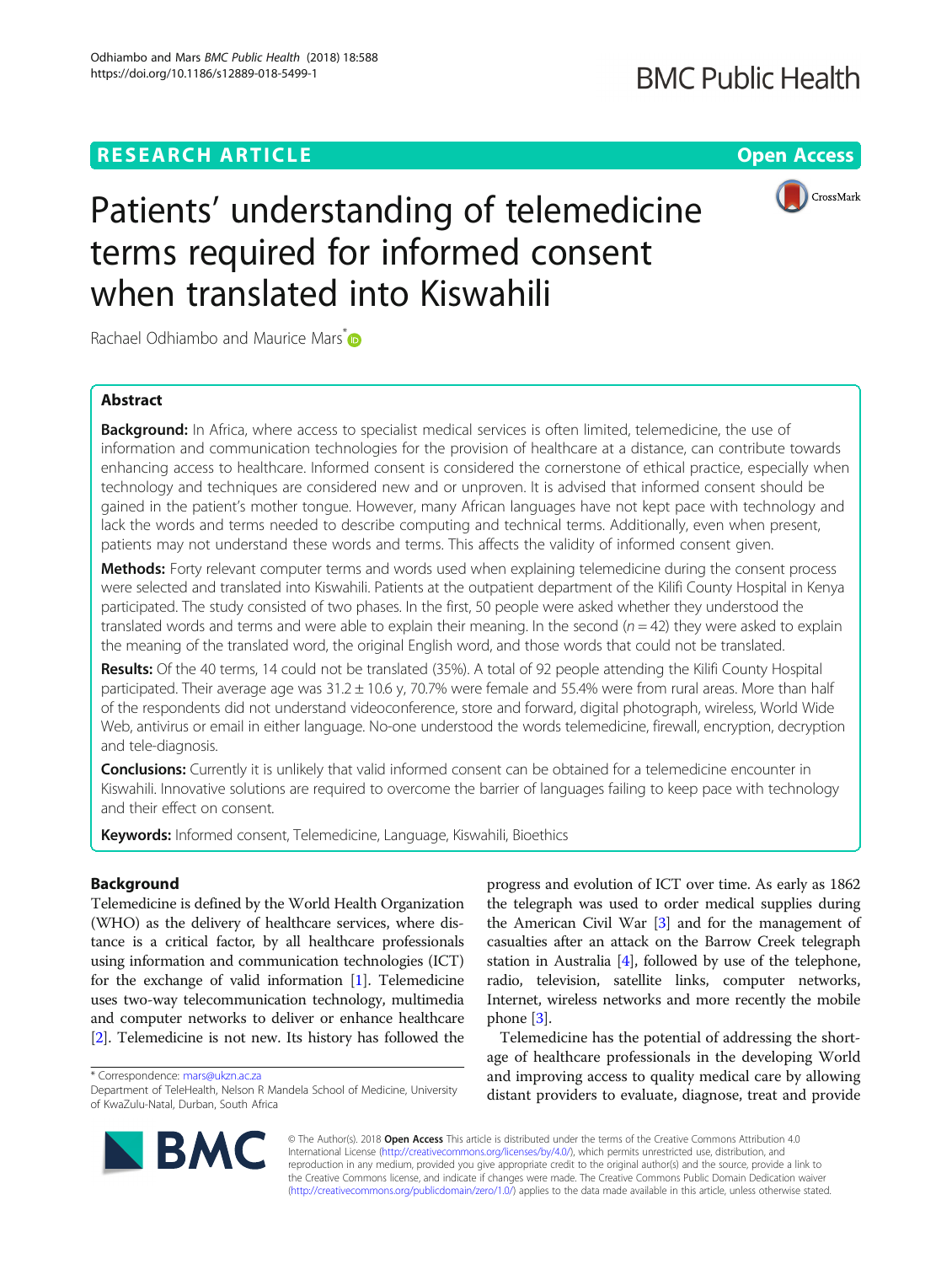follow up care to patients in resource poor settings [[5,](#page-5-0) [6\]](#page-5-0). Telemedicine is a feasible option to enhance access to healthcare services in Africa, improve quality of life and reduce the number of referrals from rural areas to specialists in urban areas thereby reducing travel costs to patients [\[1](#page-5-0)]. Despite the potential benefits of telemedicine, there are a number of challenges and barriers, one of which is the ethical issue of informed consent.

The minimum internationally agreed requirement for informed consent requires the treating healthcare professional to provide the patient or guardian, in the case of a child or patient who is not competent, with appropriate information about what is to occur so that they may make a voluntary and informed choice to accept or refuse treatment [[1,](#page-5-0) [7](#page-5-0)]. The validity of consent is determined by it being done voluntarily, with adequate information having been provided, and the person consenting having a clear understanding of what it is to which they are consenting and the capacity to make the decision [[8\]](#page-5-0). To reduce misunderstanding and ensure the validity of consent, information should be provided and consent gained in the patient's or guardians' native language. This is considered a critical requirement [[9\]](#page-5-0).

The issue of requiring informed consent for telemedicine has been debated. Some argue that it is no different to face to face consultation or existing methods of seeking a second opinion  $[10]$ . Others, feel that it is something new and unproven and patients should be protected by the use of written informed consent [\[11](#page-5-0)]. The American Telemedicine Association recommends informed consent as best practice and it is a requirement for many Telemedicine programs [[10\]](#page-5-0). The World Medical Association's "Statement on Guiding Principles for the Use of Tele-Health for the Provision of Health Care" states that relevant legislation and regulation that relate to patient decision making and consent, be it verbal, written, or recorded should be applied, and, "To the extent possible, informed consent shall be obtained by the physician before starting any service or intervention" and "Consent for telehealth should follow similar principles and processes as those used for other health services." [\[12](#page-5-0)].

In South Africa, the Health Professionals Council, the statutory body tasked with regulating healthcare professionals requires that "Healthcare practitioners should not give medical advice or provide treatment using telemedicine without obtaining proper informed consent from the patient for both the treatment to be given and the use of telemedicine technology." and that such consent should written, signed consent [[13](#page-5-0)]. Obtaining "Proper consent" can be challenging for various reasons, one of which is language. Ideally consent should be obtained in the patient's mother tongue.

There are over 7500 languages in the world with more than 2000 in Africa  $[14]$ . There is empirical evidence to indicate that language barriers directly affect healthcare delivery [\[15\]](#page-6-0) and also interfere with the doctor-patient relationship, as patients who do not understand the doctor's language are less likely to adhere to their prescribed medication and more likely to miss appointments than those who share a language with the doctors [[16](#page-6-0)].

A recent study in South Africa reported the lack of information and communication technology words and terms in an indigenous language, isiZulu. These were words that would be required to explain telemedicine in order to obtain valid consent [\[17](#page-6-0)]. Only 7% of isiZulu first language speakers understood the sentence, "I consent to a telemedicine consultation" in their own language. In addition, when a technology literate health professional obtains consent for telemedicine from a technology naive patient through an interpreter, there is concern about the interpreter's understanding of the words and terms, and their ability to explain these words and terms to the patient if there are no direct translations available in the indigenous language  $[18]$ . The ethical issues of not obtaining valid informed consent potentially impact on patient autonomy, the right to privacy and confidentiality, justice, fairness and the quality of care being compromised [[19](#page-6-0)].

In Kenya healthcare services are provided by both public and private hospitals served by 10.7 skilled health professionals per 10,000 people [\[20\]](#page-6-0) which is about one quarter of the health professionals considered necessary to achieve universal health coverage outlined in the 2030 Sustainable Development Goals [[21](#page-6-0)]. The situation is further exacerbated by the unequal distribution of the health workers with 74% of the Kenyans living in rural areas [[22](#page-6-0)] while a significant proportion of health professionals are based in the urban areas [\[23\]](#page-6-0). As a result, access to quality medical care and especially specialist care is limited in rural areas and referral often delays diagnosis and treatment [\[1](#page-5-0), [24\]](#page-6-0).

In recent years, there has been significant improvement in ICT infrastructure in Kenya [\[19\]](#page-6-0). Kenya has the highest Internet penetration in Africa, 89.4% compared to the African average of  $31.2\%$   $[25]$  $[25]$  $[25]$ . In this environment, telemedicine presents a viable and cost effective approach to accessing quality healthcare in Kenya.

The aim of this study was to examine patients' understanding of computing and technical terms required for explaining a telemedicine consultation in Kiswahili when obtaining informed consent. The objectives were to determine whether the technological words and terms could be translated into Kiswahili, whether these translations were understood in Kiswahili, whether untranslatable words were understood in English and the effect of this on gaining valid informed consent for a telemedicine encounter.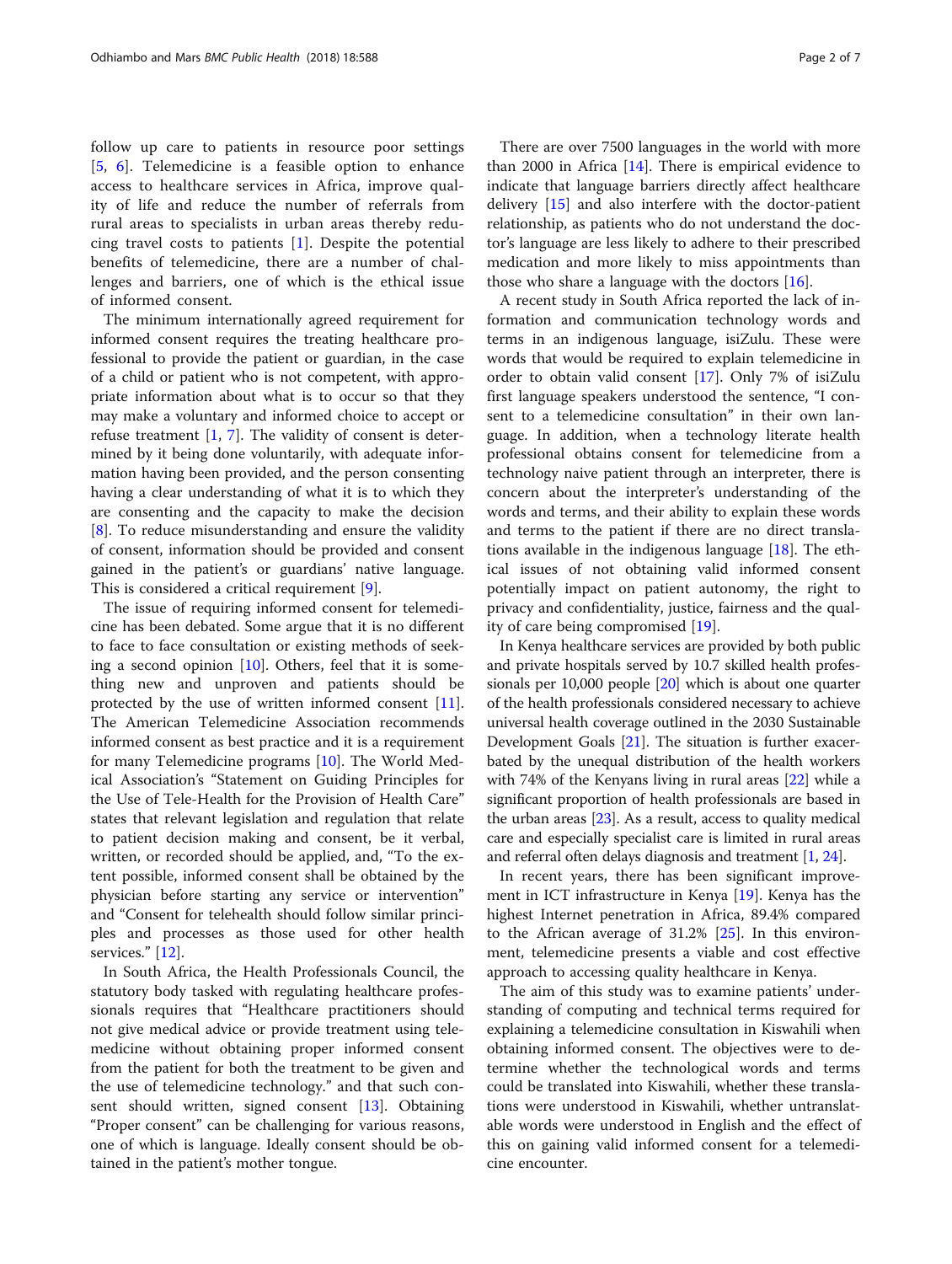### Methods

Forty words and terms related to ICT and consent that could be required to explain synchronous (live videoconference based telemedicine) and asynchronous (store and forward telemedicine using email or a Web site) were selected from the list of terms used in a previous study [[17\]](#page-6-0). These were translated from English to Kiswahili by a Kiswahili linguist, a Kiswahili teacher, a medical officer and an IT Specialist and back translated to check reliability. Words and terms that were not translatable were kept in the questionnaire. In addition to examining patients' understanding of the technical words and terms and consent related words used, the questionnaire was also used to gather socio-demographic characteristics such as educational level, cell phone ownership or prior computer experience.

The study was undertaken at the Kilifi County Hospital (KCH) which is a referral hospital in Kilifi County in the Kenyan Coastal region. Most of the residents in this area belong to the Mijikenda community where Kiswahili is the most commonly spoken language. The overall literacy level is very low in Kenya 61.5% [\[26](#page-6-0)], and 65% in the coastal region [[27](#page-6-0)]. A trained data collector visited the KCH out-patient department and used convenience sampling to invite Kiswahili speaking patients and accompanying helpers to participate. All participants gave written informed consent to participate.

Data were collected in two phases. In the first study participants were asked whether or not they understood the Kiswahili words and terms with a yes or no response. If they said they understood the word or term they were then asked to explain its meaning. In the second study, participants were again asked whether they understood and were able to explain the items/ terms in Kiswahili. They were then asked if they understood and were able to explain the meaning of the word in English. A sample size of 50 per study was considered adequate to determine understanding of the words.

Data were analysed using STATA13. Descriptive statistics were used to summarize the results, additionally univariate and bivariate analyses were conducted. The association between various variables was also conducted using chi-square tests with alpha set at 5%.

Permission to conduct the study was obtained from the Kilifi County Hospital ethics committee after obtaining an ethics clearance from Pwani University Institutional Review Board and the ethics committee of the University of Kwa-Zulu Natal.

## Results

A total 92 participants who attended the Kilifi County Hospital were interviewed. Their average age was  $31.2 \pm$ 10.6 y, 70.7% were female and 55.5% were from rural areas. Their level of education was low, 15.6% had never attended school, 50.0% had attended primary school, 30. 4% secondary school and 4.3% had a college education. While 72.8% owned a mobile phone, 92.4% of the participants did not use computers.

Twenty-six (65%) of the words and terms could be translated. In some instances direct word to word translation to Kiswahili led to ambiguity with participants giving correct explanations of the word or term when used in another context. For example, 'Autonomy' was translated to 'uhuru' and most people said they understood the word 'uhuru' but what they actually meant from their explanation was 'freedom' which is true in Kiswahili but not in the required context. The word consent had more than one translation, 'idhini' - consent, permission, compliance, assent, approval, sanction and 'ruhusa' – permission [\[28\]](#page-6-0).

In both the first and second phases of the study participants were asked if they understood the word or term in Kiswahili and were then asked to explain its meaning. The percentage of people who said that they understood the word, the percentage of those who having said they understood the word were able to explain the word and the overall percentage of participants who understood the word are shown in Table [1.](#page-3-0)

In the second phase people were asked the meaning of the translated words and terms in Kiswahili and then their meaning in English. Their understanding of the words in Kiswahili, English, one or other language, both, or neither language are shown in Table [2.](#page-4-0)

Half or more of the participants did not understand videoconference, store and forward, digital photograph, wireless, World Wide Web, antivirus or email in either language. The Kiswahili translation of Internet was not understood by anyone while 60% of people understood the English word, similarly, computer was better understood in English. The words, authentication, confidentiality, consent and autonomy were better understood in Kiswahili (59.6 – 85.7%) than English (7.2- 31%). Overall, more words were understood in Kiswahili than English. Respondents' understanding of the 14 words that could not be translated is shown in Table [3](#page-4-0).

The translated words and terms were also classified into three groups, ICT, consent and entertainment terms  $(Table 4)$  $(Table 4)$ .

There were significant associations between understanding of ICT and consent terms and level of education, gender (male), residence (urban), computer use, and mobile phone ownership. For the entertainment terms the relationships to residence and mobile phone ownership were not significant.

#### **Discussion**

The key findings of this study were that few words and terms related to telemedicine and ICT technology were understood in either Kiswahili or English. Few people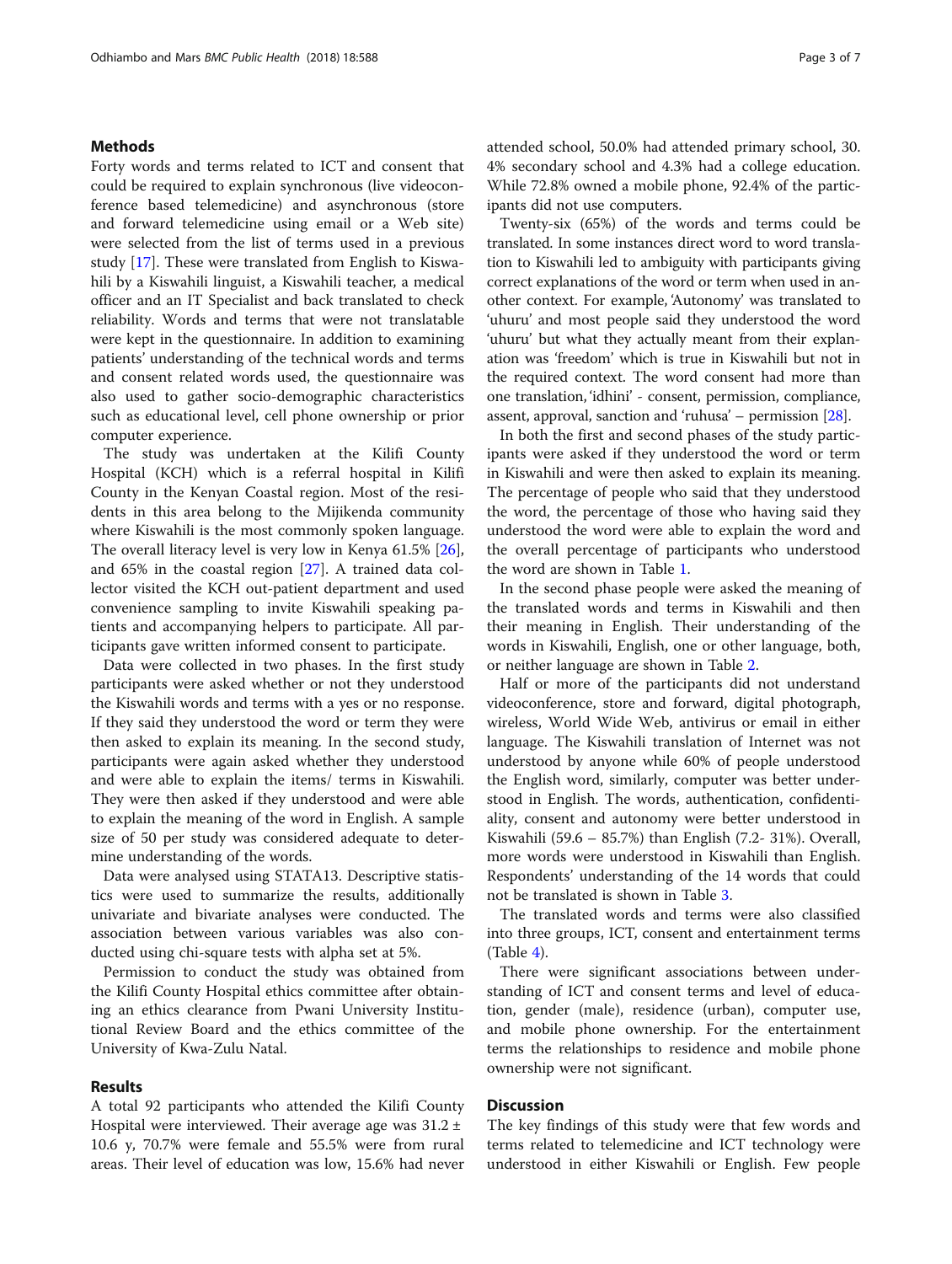|                     | Said understood | Said understood and correctly explained | % of sample who understood the translation |  |
|---------------------|-----------------|-----------------------------------------|--------------------------------------------|--|
|                     | n (%)           | n (%)                                   | $\%$                                       |  |
| antivirus           | 35 (38.0)       | 0(0)                                    | $\mathbf 0$                                |  |
| store and forward   | 32 (34.8)       | 0(0)                                    | $\mathbf 0$                                |  |
| realtime            | 20(21.7)        | 0(0)                                    | 0                                          |  |
| intranet            | 14 (15.2)       | 0(0)                                    | 0                                          |  |
| non-realtime        | 5(5.4)          | 0(0)                                    | 0                                          |  |
| world wide web      | 17(18.5)        | 2(11.8)                                 | 2.2                                        |  |
| internet            | 26 (28.3)       | 3(11.5)                                 | 3.3                                        |  |
| wireless            | 29 (31.5)       | 11 (37.9)                               | 12.0                                       |  |
| digital signature   | 29 (31.5)       | 17 (58.6)                               | 18.5                                       |  |
| videoconference     | 41 (44.6)       | 18 (43.9)                               | 19.6                                       |  |
| digital photograph  | 37 (40.2)       | 24 (64.9)                               | 26.1                                       |  |
| email               | 41 (44.6)       | 31 (75.6)                               | 33.7                                       |  |
| trusted third party | 78 (84.8)       | 35 (44.9)                               | 38.0                                       |  |
| authentication      | 68 (73.9)       | 36 (52.9)                               | 39.1                                       |  |
| computer            | 53 (57.6)       | 43 (81.1)                               | 46.7                                       |  |
| speakers            | 73 (79.3)       | 52 (71.2)                               | 56.5                                       |  |
| autonomy            | 89 (96.7)       | 62 (69.7)                               | 67.4                                       |  |
| network             | 78 (84.8)       | 62 (79.5)                               | 67.4                                       |  |
| microphone          | 78 (84.8)       | 69 (88.5)                               | 75.0                                       |  |
| confidentiality     | 82 (89.1)       | 71 (86.6)                               | 77.2                                       |  |
| consent             | 84 (91.3)       | 78 (92.9)                               | 84.8                                       |  |
| television          | 82 (89.1)       | 81 (98.8)                               | 88.0                                       |  |
| broadcasting        | 90 (97.8)       | 84 (93.3)                               | 91.3                                       |  |
| storage             | 89 (96.7)       | 84 (94.4)                               | 91.3                                       |  |
| security            | 92 (100)        | 89 (96.7)                               | 96.7                                       |  |
| video               | 90 (97.8)       | 89 (98.9)                               | 96.7                                       |  |

<span id="page-3-0"></span>**Table 1** Respondents understanding of words translated to Kiswahili ( $n = 92$ )

understood the words that could not be translated. Some translated words were understood, but in the wrong context, and while some claimed to understand the Kiswahili translations of technical terms and words their actual comprehension was generally poor: more than half of the translated words were understood by fewer than half of the respondents. Nobody understood the word telemedicine, which was not translatable. As such no-one would understand the common sentence in a consent form, "I consent to a telemedicine consultation." To explain a telemedicine encounter requires use of words and terms such as Internet, email, videoconferencing, the World Wide Web, store and forward, and real-time, which were all poorly understood.

While it is considered advantageous to gain consent in the patient's mother tongue this assumes that the words and terms used are understood. This was not so in either English or Kiswahili. Over half of the people in this study had only primary school education or no

education. Although the medium for education is English fewer words were understood in English than Kiswahili. To date no study has been undertaken on doctors' or interpreters' understanding of translated words and their ability to explain these words.

The issue of consent for telemedicine remains unresolved. The World Medical Association's stance is pragmatic but still assumes that consent gained is valid. Intuitively, it remains prudent to gain consent for a telemedicine encounter, but the validity of such consent must be questioned if people do not understand the words used to explain what is to happen, especially words and terms related to data transmission, security and storage. Regulators correctly see guidelines and regulations as ways of maintaining standard of care and protecting both patients and practitioners, but the reality is that in developing world countries overburdened doctors and nurses do not necessarily follow the rules and regulations regarding consent [\[29](#page-6-0)–[31\]](#page-6-0).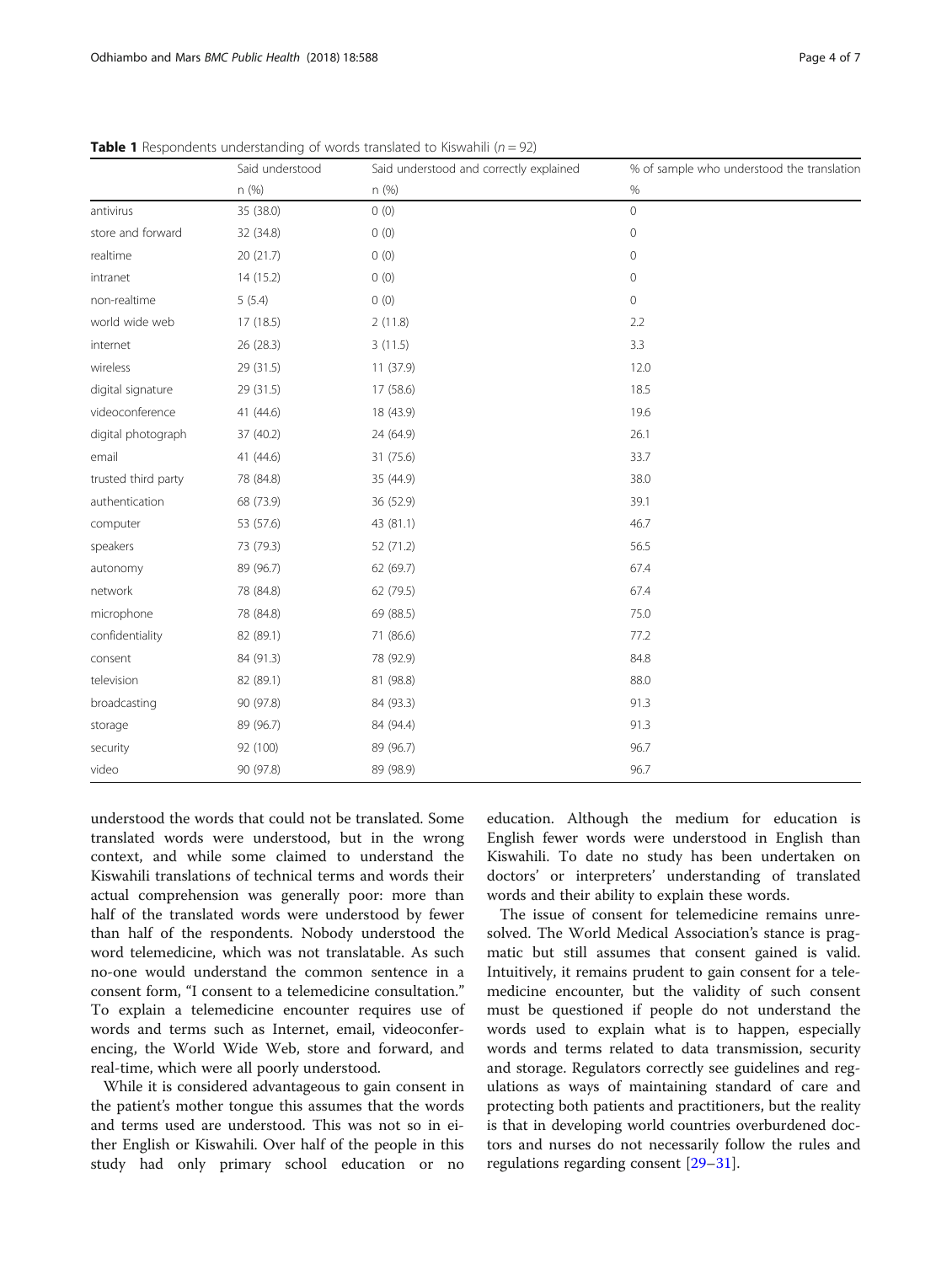|                     | Understood<br>Kiswahili translation | Understood<br>English word | Understood in<br>neither language | Understood in<br>both languages | Understood Kiswahili<br>but not English | Understood English<br>but not Kiswahili |
|---------------------|-------------------------------------|----------------------------|-----------------------------------|---------------------------------|-----------------------------------------|-----------------------------------------|
|                     | n(%)                                | n(%)                       | n (%)                             | n (%)                           | n(%)                                    | n (%)                                   |
| non-realtime        | 0                                   | $\mathbf 0$                | 42 (100)                          | $\circ$                         | $\overline{0}$                          | $\overline{O}$                          |
| realtime            | $\mathbf 0$                         | 1(2.4)                     | 40 (95.2)                         | $\mathbf{0}$                    | $\mathbf{0}$                            | 1(2.4)                                  |
| intranet            | 0                                   | 2(4.8)                     | 39 (92.9)                         | $\Omega$                        | $\Omega$                                | 2(4.8)                                  |
| store and forward   | $\circ$                             | 2(4.8)                     | 39 (92.9)                         | $\mathbf{0}$                    | 0                                       | 2(4.8)                                  |
| antivirus           | 0                                   | 7(16.7)                    | 34 (81.0)                         | $\mathbf{0}$                    | 0                                       | 7(16.7)                                 |
| <b>WWW</b>          | 2(4.8)                              | 8 (19.0)                   | 34 (81.0)                         | 2(4.8)                          | $\mathbf 0$                             | 6(14.3)                                 |
| wireless            | 7(16.7)                             | 5(11.9)                    | 31 (73.8)                         | 2(4.8)                          | 5(11.9)                                 | 3(7.2)                                  |
| digital photograph  | 9(21.4)                             | 9(21.4)                    | 31 (73.8)                         | 8 (19.0)                        | 1(2.4)                                  | 1(2.4)                                  |
| digital signature   | 9(21.4)                             | 9(21.4)                    | 30 (71.4)                         | 7(16.7)                         | 2(4.8)                                  | 2(4.8)                                  |
| videoconference     | 13 (31.0)                           | 13 (31.0)                  | 28 (66.7)                         | 12 (28.6)                       | 1(2.4)                                  | 1(2.4)                                  |
| email               | 18 (42.9)                           | 18 (42.9)                  | 21 (50.0)                         | 15(35.7)                        | 3(7.1)                                  | 3(7.1)                                  |
| authentication      | 25 (59.6)                           | 4(9.5)                     | 16(38.1)                          | 3(7.1)                          | 22 (52.4)                               | 1(2.4)                                  |
| trusted third party | 26 (61.9)                           | 5(11.9)                    | 16(38.1)                          | 5(11.9)                         | 21 (50.0)                               | $\overline{0}$                          |
| internet            | 0                                   | 29 (69.0)                  | 13(31.0)                          | $\circ$                         | $\mathbf 0$                             | 29 (69.0)                               |
| confidentiality     | 28 (66.7)                           | 13 (31.0)                  | 12 (28.6)                         | 11(26.2)                        | 17 (40.5)                               | 2(4.8)                                  |
| microphone          | 35 (83.3)                           | 28 (66.7)                  | 7(16.7)                           | 28 (66.7)                       | 7(16.7)                                 | $\mathbf{0}$                            |
| consent             | 35 (83.3)                           | 11(26.2)                   | 7(16.7)                           | 11(26.2)                        | 24 (57.1)                               | $\overline{0}$                          |
| autonomy            | 36 (85.7)                           | 3(7.2)                     | 6(14.3)                           | 3(7.1)                          | 33 (78.6)                               | $\circ$                                 |
| speakers            | 32 (76.2)                           | 37 (88.1)                  | 5(11.9)                           | 32 (76.2)                       | $\overline{0}$                          | 5(11.9)                                 |
| computer            | 24 (57.1)                           | 38 (90.5)                  | 4(9.5)                            | 24 (57.1)                       | $\mathbf 0$                             | 14 (33.3)                               |
| broadcasting        | 40 (95.2)                           | 15(35.7)                   | 2(4.8)                            | 15(35.7)                        | 25 (59.6)                               | $\mathbf 0$                             |
| storage             | 37 (88.1)                           | 31 (73.8)                  | 2(4.8)                            | 28 (66.7)                       | 9(21.4)                                 | 2(4.8)                                  |
| television          | 36 (85.7)                           | 40 (95.2)                  | 1(2.4)                            | 35 (83.3)                       | 1(2.4)                                  | 5(11.9)                                 |
| video               | 41 (97.6)                           | 40 (95.2)                  | 1(2.4)                            | 40 (95.2)                       | 1(2.4)                                  | 0                                       |
| security            | 42 (100)                            | 34 (81.0                   | 0                                 | 34 (81.0)                       | 8 (19.0)                                | $\circ$                                 |
| network             | 31 (73.8)                           | 42 (100)                   | $\mathbf 0$                       | 31 (73.8)                       | 0                                       | 11(26.2)                                |

<span id="page-4-0"></span>**Table 2** Respondents understanding of words and terms in Kiswahili and English ( $n = 42$ )

Table 3 Understanding of the 14 English words that could not be translated  $(n = 42)$ 

|                            | Understood n (%) |                   | Understood n (%) |
|----------------------------|------------------|-------------------|------------------|
| firewall                   | $\left( \right)$ | synchronous       | 1(2.4)           |
| encryption                 | 0                | <b>GPRS</b>       | 4(9.5)           |
| decryption                 | 0                | hacker            | 4(9.5)           |
| latency                    | 0                | 3G                | 5(11.9)          |
| telemedicine               | $\Omega$         | electronic record | 8(19.0)          |
| tele-diagnosis 0           |                  | wifi              | 11 (26.2)        |
| electronic<br>prescription | $\Omega$         | monitor           | 11 (26.2)        |
|                            |                  |                   |                  |

No-one understood the words telemedicine, firewall, encryption, decryption and tele-diagnosis

Regulators appear to be setting different standards for telemedicine, which is considered to be new, but it is not. The telephone has been used to seek and give advice on diagnosis and management since at least 1879 [[32\]](#page-6-0). Doctors have not been required to ensure that the transmission of their voices over landlines are secure from interception so as to maintain confidentiality. Shared party lines were common, but this was not seen

Table 4 Relationship of understanding of terms to: education level, gender and residence, computer usage and owning a cell phone

| Level of<br>education |         |       | use     | Cell<br>phone             |
|-----------------------|---------|-------|---------|---------------------------|
| < 0.001               | < 0.001 | 0.003 | 0.019   | 0.032                     |
| < 0.001               | < 0.001 | 0.009 | < 0.001 | < 0.001                   |
| < 0.001               | 0.291   | 0.037 | 0.001   | 0.125                     |
|                       |         |       |         | Residence Gender Computer |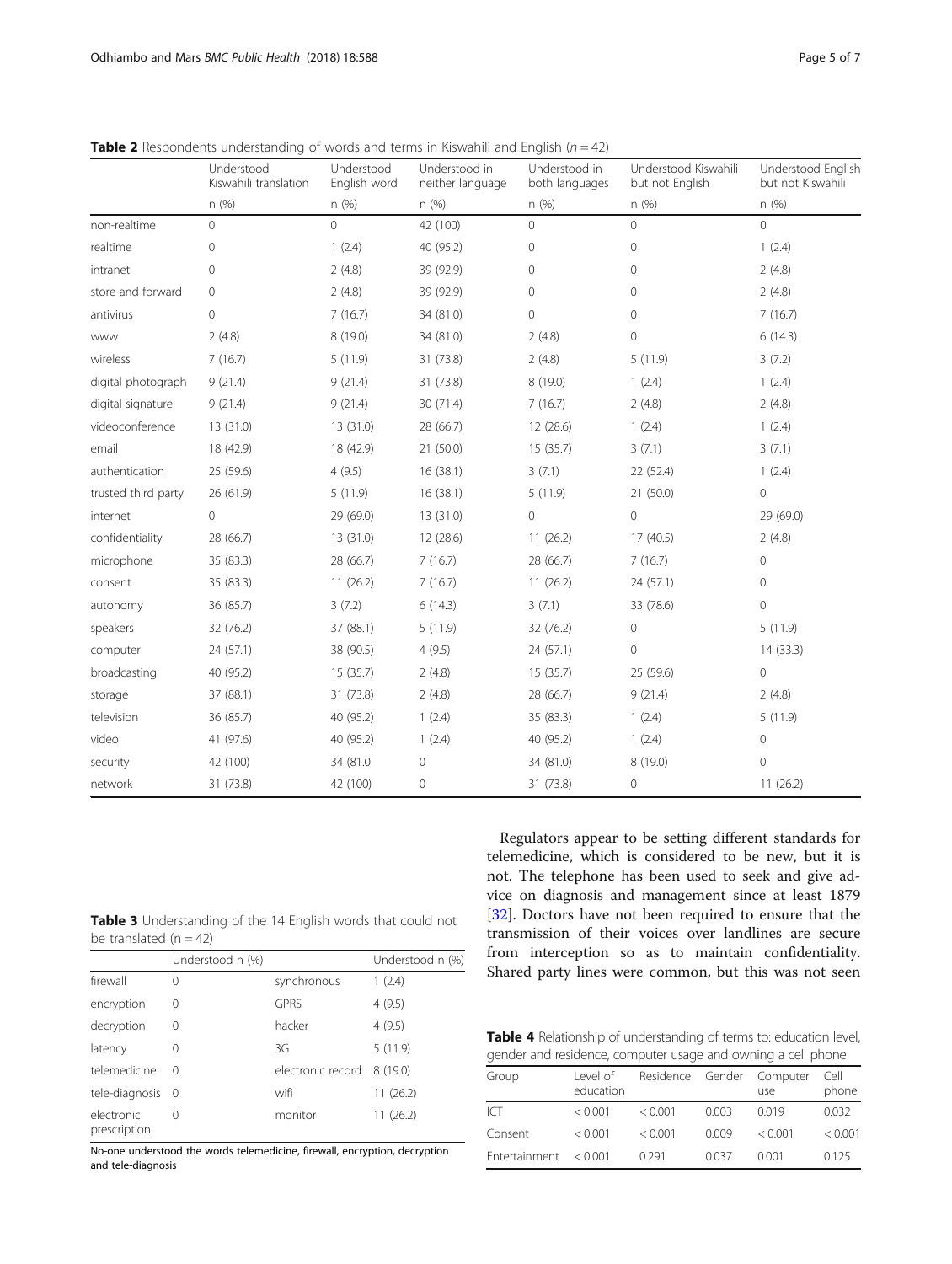<span id="page-5-0"></span>as a major impediment to the use of ICT for the provision of health services. Likewise, doctors have written letters seeking advice and sent reports about patients by paper based mail for centuries. They were not, and are still not required to ensure that their mail could not be read or intercepted by anyone else, but end to end encryption is considered mandatory for email communication of patient information.

This is the second study to investigate patients' understanding of words and terms used to explain telemedicine when gaining consent in an indigenous language. The findings of this study are similar to the South African study, where only 7% of isiZulu speakers understood the isiZulu words for consent and telemedicine in the sentence, "I consent to a telemedicine consultation" [[17\]](#page-6-0). Many more people understood the Kiswahili word for consent but no-one understood telemedicine. These two studies raise more questions than answers. Telemedicine facilitates access to care but how is valid informed consent for its use to be obtained?

The issue of understanding telemedicine and its associated terms and the effect of this on the validity of consent raises an ethical dilemma. If telemedicine is available and provides rapid access to a specialist and or a level of care not available locally is it ethical for a doctor not to use it because consent may not be truly informed? Failure to use telemedicine because of inability to obtain valid consent might impose a lower quality of care on the patient.

There is need to find alternative ways explain the concepts of telemedicine and associated technology issues in a way and in language that people understand. We need to go back to the drawing board – the use of comic book cartoon sequences of what occurs in, and needs to be understood about, a telemedicine encounter may be a novel way forward. Pragmatic solutions are required.

## Conclusion

Telemedicine improves access to medical care for rural, remote and underserved communities. This is especially important in the developing world. Currently it is unlikely that valid informed consent can be obtained for a telemedicine encounter in Kiswahili. Innovative solutions are required to overcome the problem, of languages failing to keep pace with technology and the effect of this on consent. Problems of consent should not block its use. Simplification of the consent process would be of great benefit for both the patient and health service provider [\[33\]](#page-6-0).

#### Abbreviations

ICT: Information and communication technologies; KCH: Kilifi county hospital; WHO: World Health Organization

#### Funding

Research reported in this publication was supported by the Fogarty International Center of the National Institutes of Health under Award Number D43TW007004. The content is solely the responsibility of the authors and does not necessarily represent the official views of the National Institutes of Health.

#### Availability of data and materials

The datasets used and/or analysed during the current study are available from the corresponding author on reasonable request.

#### Authors' contributions

RO gathered the data, and was involved in collating and analysing it, writing the paper, and read and approved the final manuscript. MM conceptualised the study, and was involved in analysing the data, writing the paper, and read and approved the final manuscript.

#### Ethics approval and consent to participate

Lines 135–136: All participants gave written informed consent to participate. Lines 149–151: Permission to conduct the study was obtained from the Kilifi County Hospital ethics committee after obtaining an ethics clearance from Pwani University Institutional Review Board and the ethics committee of the University of Kwa-Zulu Natal.

#### Competing interests

The authors declare that they have no competing interests.

#### Publisher's Note

Springer Nature remains neutral with regard to jurisdictional claims in published maps and institutional affiliations.

#### Received: 12 January 2018 Accepted: 24 April 2018 Published online: 03 May 2018

#### References

- 1. World Health Organization. Telemedicine: opportunities and developments in Member States: report on the second global survey on eHealth [Report No: 9241564148]. Geneva: World Health Organization; 2010.
- 2. Oladosu JB, Olamoyegun MA. MESUDD: towards a multi-lingua expert system for rural m-healthcare. Int J Electron Healthc. 2012;7(2):141–56.
- 3. Bashshur RL, Shannon G.W. History of telemedicine: evolution, context, and transformation, in telemedicine and ehealth. New Rochelle: Mary Ann Liebert, Inc; 2009.
- 4. Eikelboom RH. The telegraph and the beginnings of telemedicine in Australia. Global telehealth 2012: delivering quality healthcare anywhere through telehealth: selected papers from global telehealth 2012 (GT2012). Stud Health Technol Inform. 2012;182:67–72.
- 5. Nording L. Africa analysis: getting telemedicine informed consent. 2014. [www.scidev.net/sub-saharan-africa/medicine/analysis-blog/africa-analysis](http://www.scidev.net/sub-saharan-africa/medicine/analysis-blog/africa-analysis-getting-telemedicine-informed-consent.html)[getting-telemedicine-informed-consent.html.](http://www.scidev.net/sub-saharan-africa/medicine/analysis-blog/africa-analysis-getting-telemedicine-informed-consent.html) Accessed 15 May 2016.
- 6. Mars M. Telemedicine and advances in urban and rural healthcare delivery in Africa. Prog Cardiovasc Dis. 2013;56(3):326–35.
- 7. Appelbaum PS. Assessment of patients' competence to consent to treatment. N Engl J Med. 2007;357(18):1834–40.
- 8. Rozovsky LE. Consent to treatment. Osgoode Hall Law J. 1973;11(1):103–13.
- 9. Rhodes RL, Ochoa SH, Ortiz SO. Assessing culturally and linguistically diverse students: a practical guide: Guilford press; 2005. [https://eric.ed.gov/?id=](https://eric.ed.gov/?id=ED489452) [ED489452](https://eric.ed.gov/?id=ED489452). Accessed 24 Aug 2016.
- 10. World Medical Association. World medical association medical ethics manual. 2009. [https://www.wma.net/wp-content/uploads/2016/11/Ethics\\_](https://www.wma.net/wp-content/uploads/2016/11/Ethics_manual_3rd_Nov2015_en.pdf) [manual\\_3rd\\_Nov2015\\_en.pdf](https://www.wma.net/wp-content/uploads/2016/11/Ethics_manual_3rd_Nov2015_en.pdf). Accessed 30 Jun 2016.
- 11. Mars M, Jack C. Why is telemedicine a challenge to the regulators? S Afr J Bioeth Law. 2010;3(2):55–8.
- 12. World Medical Association. WMA statement on guiding principles for the use of telehealth for the provision of health care; 2009. p. 4. [https://www.](https://www.wma.net/policies-post/wma-statement-on-guiding-principles-for-the-use-of-telehealth-for-the-provision-of-health-care/) [wma.net/policies-post/wma-statement-on-guiding-principles-for-the-use-of](https://www.wma.net/policies-post/wma-statement-on-guiding-principles-for-the-use-of-telehealth-for-the-provision-of-health-care/)[telehealth-for-the-provision-of-health-care/](https://www.wma.net/policies-post/wma-statement-on-guiding-principles-for-the-use-of-telehealth-for-the-provision-of-health-care/) (p4). Accessed 24 June 2016.
- 13. Health Professions Council of South Africa. General ethical guidelines for good practice in telemedicine; 2014. p. 8. [http://www.hpcsa.co.za/Uploads/](http://www.hpcsa.co.za/Uploads/editor/UserFiles/downloads/conduct_ethics/Booklet%2010.pdf) [editor/UserFiles/downloads/conduct\\_ethics/Booklet%2010.pdf.](http://www.hpcsa.co.za/Uploads/editor/UserFiles/downloads/conduct_ethics/Booklet%2010.pdf) Accessed 20 Dec 2017.